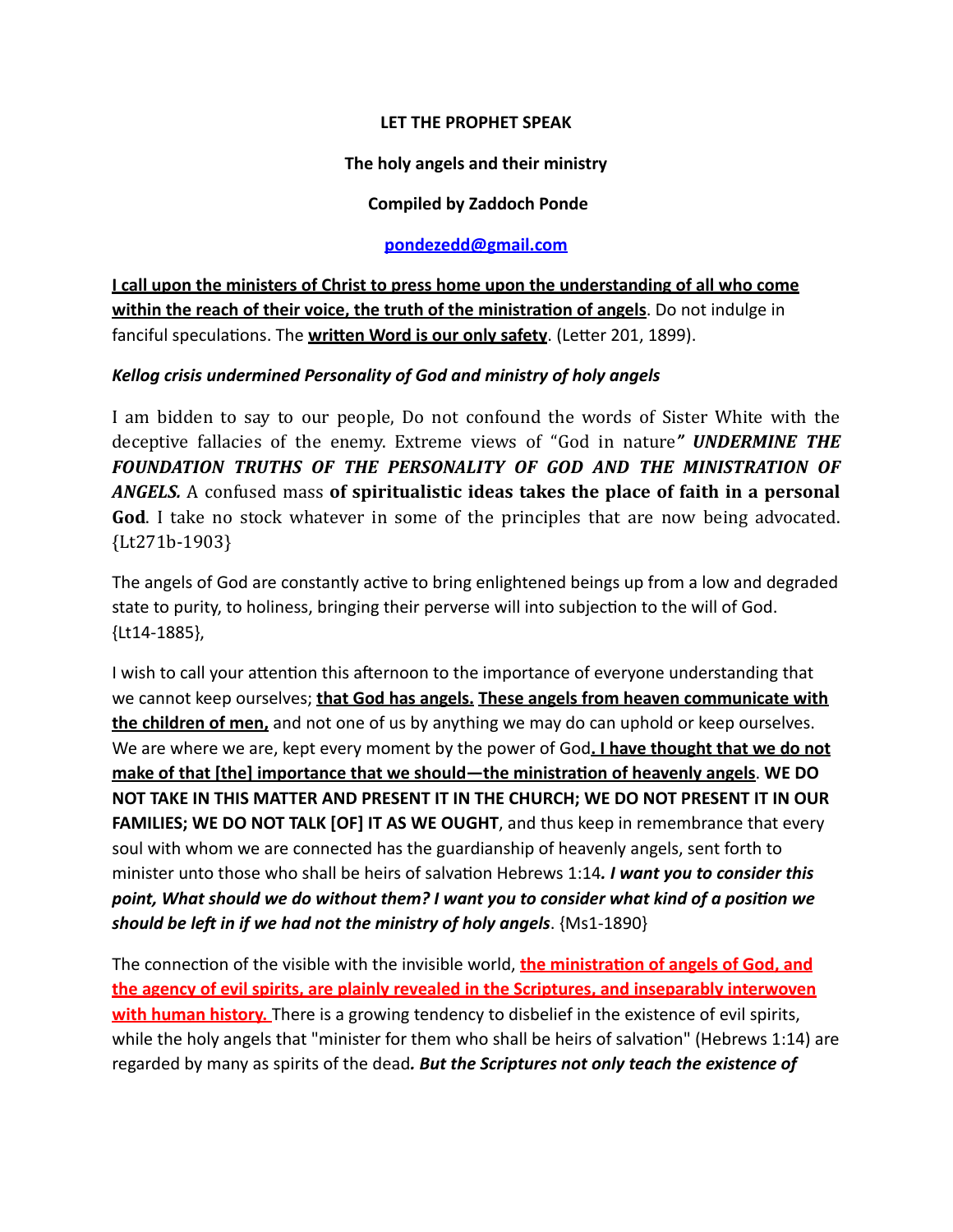# angels, both good and evil, but present unguestionable proof that these are not disembodied spirits of dead men. {GC 511.1}

How impotent on this occasion was the power of the kings and rulers. They could not act their will on Him who was slain for the sins of the world. Had it been possible, the prince of darkness with his apostate army would have kept forever sealed the tomb that held the Son of **God.** But a heavenly host guarded the sepulcher. With majestic and terrible tread, the God of **heaven, followed by the angels, walked round the tomb of Christ.** They had been unseen witnesses of all that had taken place in the mock trial in the judgment hall. Every action was noted, every taunt recorded. {12MR 421.2}

**God has recorded many narratives in his inspired word to teach us that the human family is the object of the special care of heavenly angels**. Man is not left to become the sport of Satan's temptations. All heaven is actively engaged in the work of communicating light to the inhabitants of the world, that they may not be left without spiritual guidance. An eye that never slumbers nor sleeps is guarding the camp of Israel. Ten thousand times ten thousand, and thousands of thousands of angels are ministering to the needs of the children of men. Voices inspired by God are crying, This is the way, walk ye in it. If men will hear the voice of warning, if they will trust to God's guidance and not to finite judgment, they will be safe. {YI, February 14, 1901 par.  $1$ }

We need to understand better than we do the work of these **angel visitants.** It would be well for all who claim to be children of God to consider that the words they speak are in the hearing of heavenly beings, and that they behold the works they do. **Who would think that heavenly** angels are cooperating with us in our work? But so it is, and thus earth is connected with **heaven.** . . . {12MR 308.1}

Christ is the ladder that Jacob saw, the base resting on the earth, and the topmost round reaching to the gate of heaven, to the very threshold of glory. If that ladder had failed by a single step of reaching the earth, we should have been lost. But Christ reaches us where we are. He took our nature and overcame, that we through taking His nature might overcome. Made "in the likeness of sinful flesh" (Romans 8:3), He lived a sinless life. Now by His divinity He lays hold upon the throne of heaven, while by His humanity He reaches us. He bids us by faith in Him attain to the glory of the character of God. Therefore are we to be perfect, even as our "Father which is in heaven is perfect." {DA 311.5}

**Through Christ we have constant communication with the Father.** Through this open door we may view the glories of the celestial world, and may estimate the superiority of heavenly attractions as compared with earthly. Then with a heart all aglow with the love of Jesus, we may reveal to others what we have seen and learned. {RH, January 6, 1891 par. 9}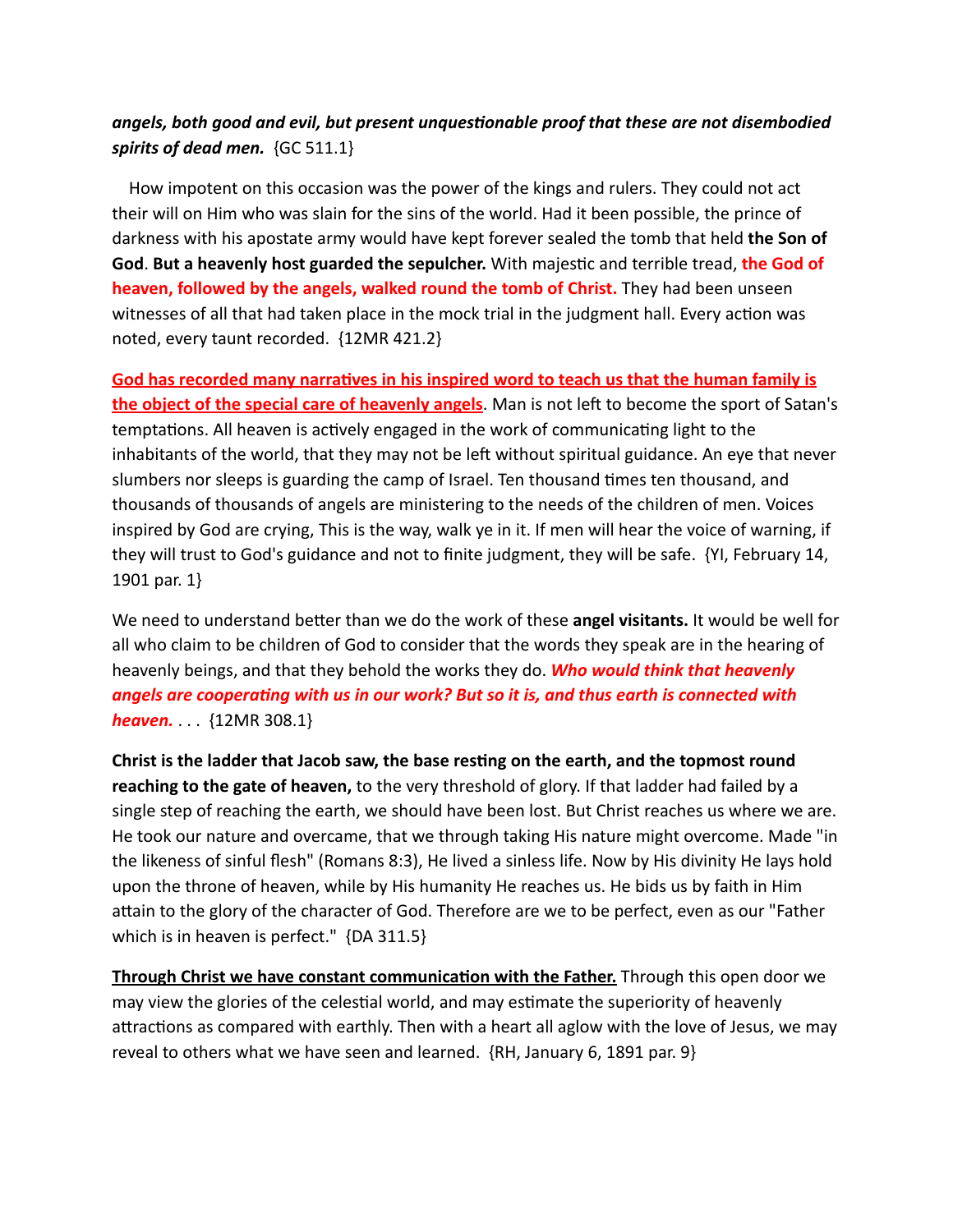The anointed ones standing by the Lord of the whole earth, have the position once given to **Satan as covering cherub. By the holy beings surrounding his throne, the Lord keeps up a <u>constant communication with the inhabitants of the earth. The golden oil represents the**</u> **grace** with which God keeps the lamps of believers supplied, that they shall not flicker and go out. Were it not that this holy oil is poured from heaven in the messages of God's Spirit, the agencies of evil would have entire control over men.  $\{RH, July 20, 1897\}$  par. 6 $\}$ 

#### **But what is Grace?**

Some seem to feel that they must be on probation, and must prove to the Lord that they are reformed, before they can claim His blessing. But they may claim the blessing of God even now. **They must have His grace, the Spirit of Christ, to help their infirmities, or they cannot resist evil.** Jesus loves to have us come to Him just as we are, sinful, helpless, dependent. We may come with all our weakness, our folly, our sinfulness, and fall at His feet in penitence. It is His glory to encircle us in the arms of His love and to bind up our wounds, to cleanse us from all impurity.  ${SC 52.2}$ 

#### But what is this grace they impart?

Some seem to feel that they must be on probation, and must prove to the Lord that they are reformed, before they can claim His blessing. But they may claim the blessing of God even now. **THEY MUST HAVE HIS GRACE, THE SPIRIT OF CHRIST, TO HELP THEIR INFIRMITIES, OR THEY CANNOT RESIST EVIL.** Jesus loves to have us come to Him just as we are, sinful, helpless, dependent. We may come with all our weakness, our folly, our sinfulness, and fall at His feet in penitence. It is His glory to encircle us in the arms of His love and to bind up our wounds, to cleanse us from all impurity.  ${SC 52.2}$ 

Here is where thousands fail; they do not believe that Jesus pardons them personally, individually. They do not take God at His word. It is the privilege of all who comply with the conditions to know for themselves that pardon is freely extended for every sin. Put away the suspicion that God's promises are not meant for you. They are for every repentant transgressor. **STRENGTH AND GRACE HAVE BEEN PROVIDED THROUGH CHRIST TO BE BROUGHT BY MINISTERING ANGELS TO EVERY BELIEVING SOUL**. None are so sinful that they cannot find strength, purity, and righteousness in Jesus, who died for them. He is waiting to strip them of their garments stained and polluted with sin, and to put upon them the white robes of righteousness; He bids them live and not die.  ${SC 52.3}$ 

Satan is a diligent Bible student. He knows that his time is short, and he seeks at every point to counterwork the work of the Lord upon this earth. It is impossible to give any idea of the experience of the people of God who shall be alive upon the earth when celestial glory and a repetition of the persecutions of the past are blended. They will walk in the light proceeding from the throne of God. By means of the angels, there will be constant communication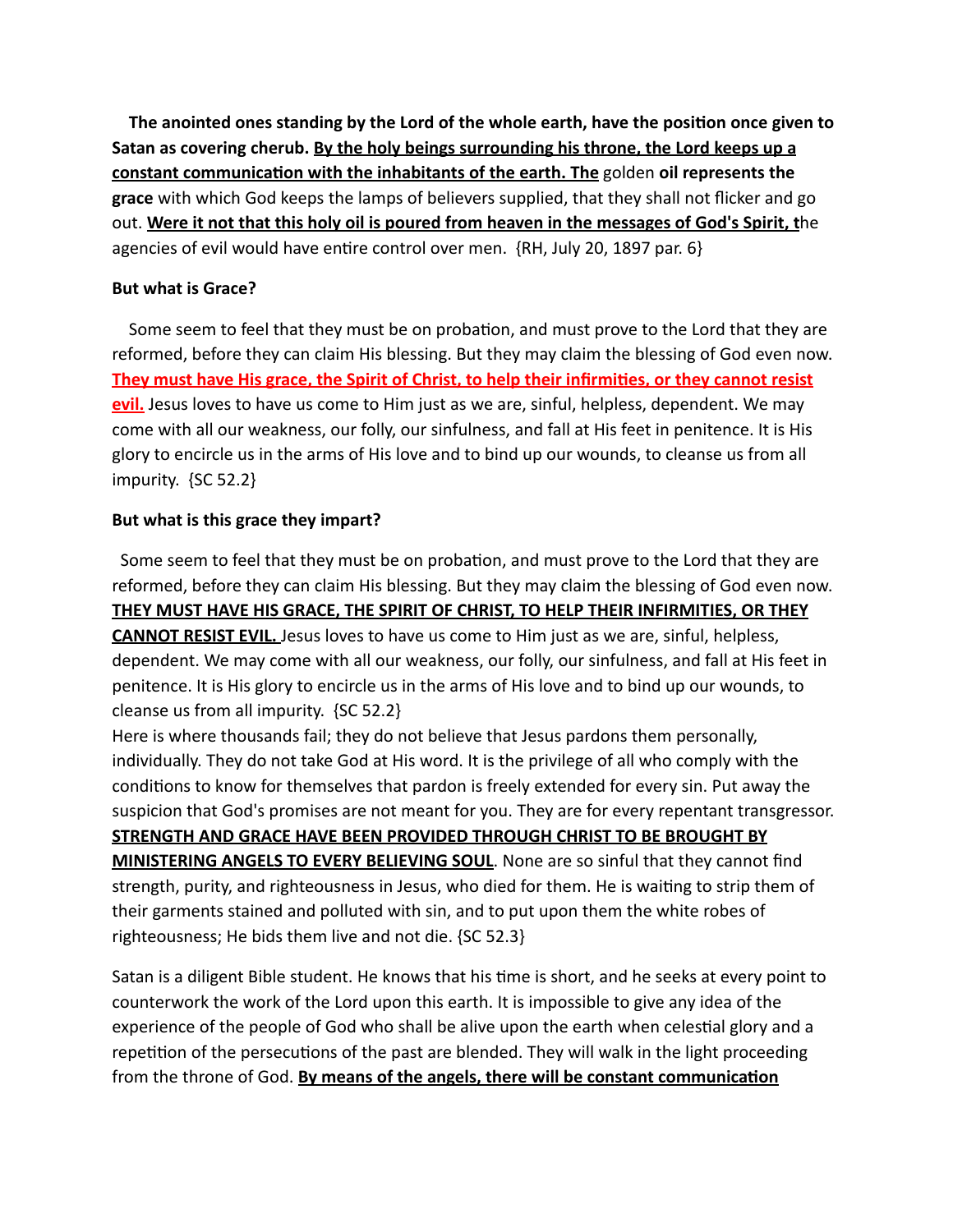**between heaven and earth.** And Satan, surrounded by evil angels, and claiming to be God, will work miracles of all kinds, to deceive, if possible, the very elect.  $\{1NL\ 50.4\}$ 

Here Christ virtually says, On the bank of the Jordan the heavens were opened, and the Spirit descended like a dove upon Me. That scene was but a token that I am the Son of God. If you believe on Me as such, your faith shall be quickened. You shall see that the heavens are opened, and are never to be closed. I have opened them to you. **The angels of God are ascending**, **<u>bearing the prayers of the needy and distressed to the Father above, and descending, bringing**</u> **blessing and hope, courage, help, and life, to the children of men.** {DA 142.4}

The angels of God are ever passing from earth to heaven, and from heaven to earth. **The miracles of Christ for the afflicted and suffering were wrought by the power of God through the ministration of the angels. And it is through Christ, by the ministration of His heavenly** messengers, that every blessing comes from God to us. In taking upon Himself humanity, our Saviour unites His interests with those of the fallen sons and daughters of Adam, while through His divinity He grasps the throne of God. And thus Christ is the medium of communication of men with God, and of God with men.  ${DA 143.1}$ 

Here is a lesson of instruction to all the followers of Christ. He designed that none of these lessons should be lost, but be written for the benefit of future generations. There is necessity of carefulness of words and actions when Christians are associated together, lest Jesus be forgotten of them, and they pass along careless of the fact that Jesus is not among them. When they are aroused to their condition, they discover that they have journeyed without the presence of Him who could give peace and joy to their hearts, and days are occupied in returning, and searching for him whom they should have retained with them every moment. Jesus will not be found in the company of those who are careless of his presence, and who engage in conversation having no reference to their Redeemer, in whom they profess their hopes of eternal life are centered. **Jesus shuns the company of such, so also do the angels who** do his commands. These heavenly messengers are not attracted to the crowd where minds **are diverted from heavenly things. These pure and holy spirits cannot remain in the company** where Jesus' presence is not desired and encouraged, and his absence not marked. For this **reason, great mourning, grief, and discouragement exist.** Through lack of meditation, watchfulness, and prayer, they have lost all that is valuable. **The divine rays of light emanating** from Jesus are not with them, cheering them with their loving, elevating influence. They are enshrouded in gloom, because their careless, irreverent spirit has separated Jesus from their **company, and driven the ministering angels from them.** {2SP 37.1}

Do we realize how large a number in the world are watching our movement? From quarters where we least expect will come voices urging us forward in the work of giving to the world the last message of mercy. Ministers and people, wake up. Be wide-awake to recognize and quick to avail yourselves of every advantage offered in the turning of the wheel of providence. **God and**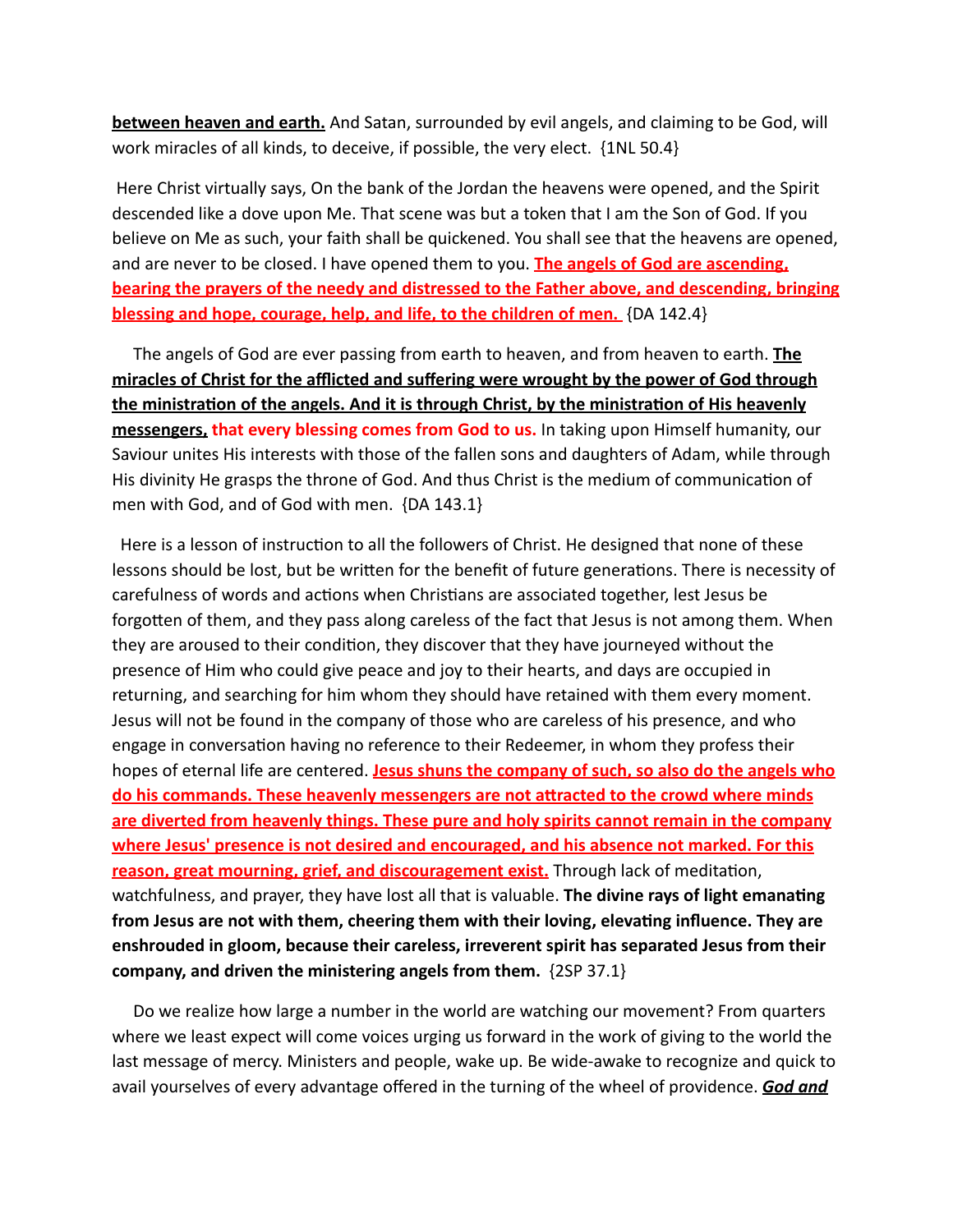# *Christ and the heavenly angels are working with intense activity to quell the fierceness of* **Satan's wrath, that God's plans may not be thwarted.** {20MR 125.7}

We have no time to listen to the suggestions of the wily foe. At our baptism we took upon ourselves a solemn vow to break all connection with Satan and his agencies, and to enlist heart and soul in the work of extending the kingdom of God. All heaven is working for this object. **The Father, the Son, and the Holy Spirit are pledged to cooperate with sanctified human instrumentalities**. If we are true to our vow, there is opened to us a door of communication with heaven--a door that no human hand or satanic agency can close.  $\{20MR 129.1\}$ 

"He that overcometh, the same shall be clothed in white raiment; and I will not blot out his name out of the book of life, but I will confess his name before, My Father, and before His **angels**. ... These things saith He that is holy, He that is true, He that hath the key of David, He that openeth, and no man shutteth; and shutteth, and no man openeth; I know thy works: behold, I have set before thee an open door, and no man can shut it: for thou hast a little strength, and hast kept My word, and hast not denied My name. ... Because thou hast kept the word of My patience, I also will keep thee from the hour of temptation, which shall come upon all the world, to try them that dwell upon the earth."  $\{20MR\ 129.2\}$ 

Here Christ virtually says, On the bank of the Jordan the heavens were opened, **and the Spirit descended like a dove upon Me. That scene was but a token that I am the Son of God.** If you believe on Me as such, your faith shall be quickened. You shall see that the heavens are opened, and are never to be closed. I have opened them to you. **The angels of God are ascending**, *bearing the prayers of the needy and distressed to the Father above, and descending,* **bringing blessing and hope, courage, help, and life, to the children of men.** {DA 142.4}

## **Remember Christ is the ladder :-my emphasis**

The angels of God are ever passing from earth to heaven, and from heaven to earth. The **miracles of Christ for the afflicted and suffering were wrought by the power of God through the ministration of the angels.** And it **is through Christ, by the ministration of His heavenly messengers, that every blessing comes from God to us.** In taking upon Himself humanity, our Saviour unites His interests with those of the fallen sons and daughters of Adam, while through His divinity He grasps the throne of God. And thus Christ is the medium of communication of men with God, and of God with men.  ${DA 143.1}$ 

Heavenly beings are appointed to answer the prayers of those who are working unselfishly for *the interests of the cause of God.* The very highest angels in the heavenly courts are appointed to work out the prayers which ascend to God for the advancement of the cause of God. Each **angel has his particular post of duty,** which he is not permitted to leave for any other place. If he should leave, the powers of darkness would gain an advantage.  $\dots$  {4BC 1173.5}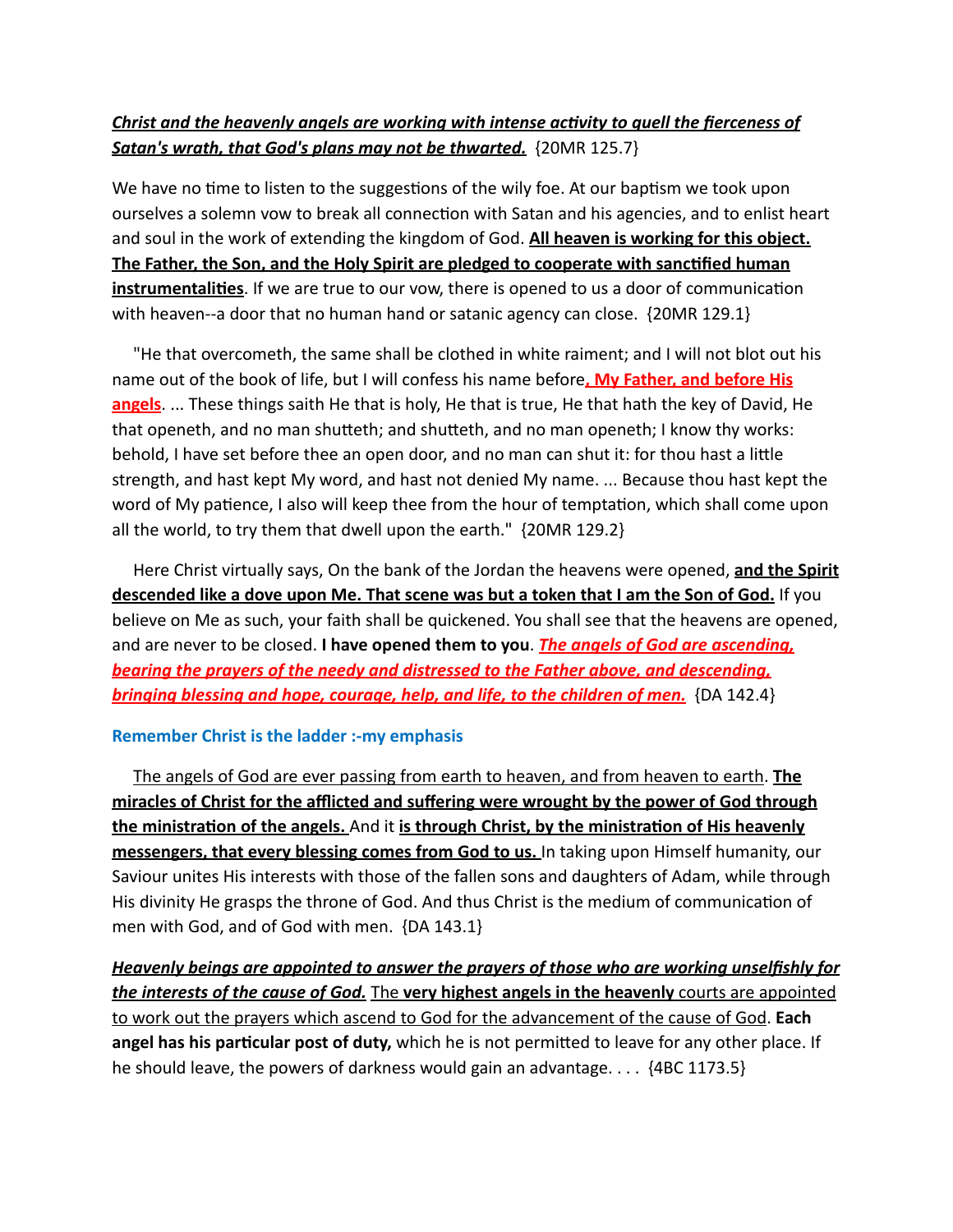Day by day the conflict between good and evil is going on. Why is it that those who have had many opportunities and advantages do not realize the intensity of this work? They should be intelligent in regard to this. God is the Ruler. By His supreme power He holds in check and controls earthly potentates. **Through His agencies He does the work which was ordained before the foundation of the world.** {4BC 1173.6}

As a people we do not understand as we should the **great conflict going on between** invisible agencies, the controversy between loyal and disloyal angels. Evil angels are constantly at work, planning their line of attack, controlling as commanders, kings, and rulers, the disloyal human forces. . . . **I call upon the ministers of Christ to press home upon the understanding of all who come within the reach of their voice, the truth of the ministration of angels**. Do not indulge in fanciful speculations. The **written Word is our only safety**. We must pray as did Daniel, that we may be **guarded by heavenly intelligences.** As **ministering spirits angels are sent forth to minister to those who shall be heirs of salvation.** Pray, my brethren, pray as you have never prayed before. We are not prepared for the Lord's coming. We need to make thorough work for eternity (Letter 201, 1899).

God has appointed the angels that do His will to respond to the prayers of the meek of the earth, and to guide His ministers with counsel and judgment. *Heavenly agencies are constantly seeking to impart grace and strength and counsel to God's faithful children, that they may act their part in the work of communicating light to the world.* The wonderful sacrifice of Christ has made it possible for every man to do a special work. When the worker receives wisdom from the only true source, he will become a pure channel of light and blessing; for he will receive his capability for service in rich currents of grace and light from the throne of God. {TM 484.2}

## **Ministers of the holy spirit of God**

Here is the **explanations of the olive trees**. They take of the Holy Spirit of God, and empty the **holy oil out of themselves into the clean, pure, sanctified souls that are prepared to receive it.** This is the kind of oil that the wise virgins had, oil that one could not communicate to another. Each individual must prepare his soul for himself through humbleness of mind, by wearing Christ's yoke and learning of  $\text{Him.} \{ \text{lt108-1898} \}$ 

The golden oil is not manufactured by any human skill. **It is the unseen power of the Holy** *messengers* who wait before the throne of God to communicate to every one who is in *darkness, that they may diffuse heaven's light. Into the hearts of those united to God by faith, His* golden oil of love flows freely, to flow forth again in good works, in real, heartfelt service *for God in being a blessing to their fellow men. Thus he is enabled to shine.* {Ms27-1897}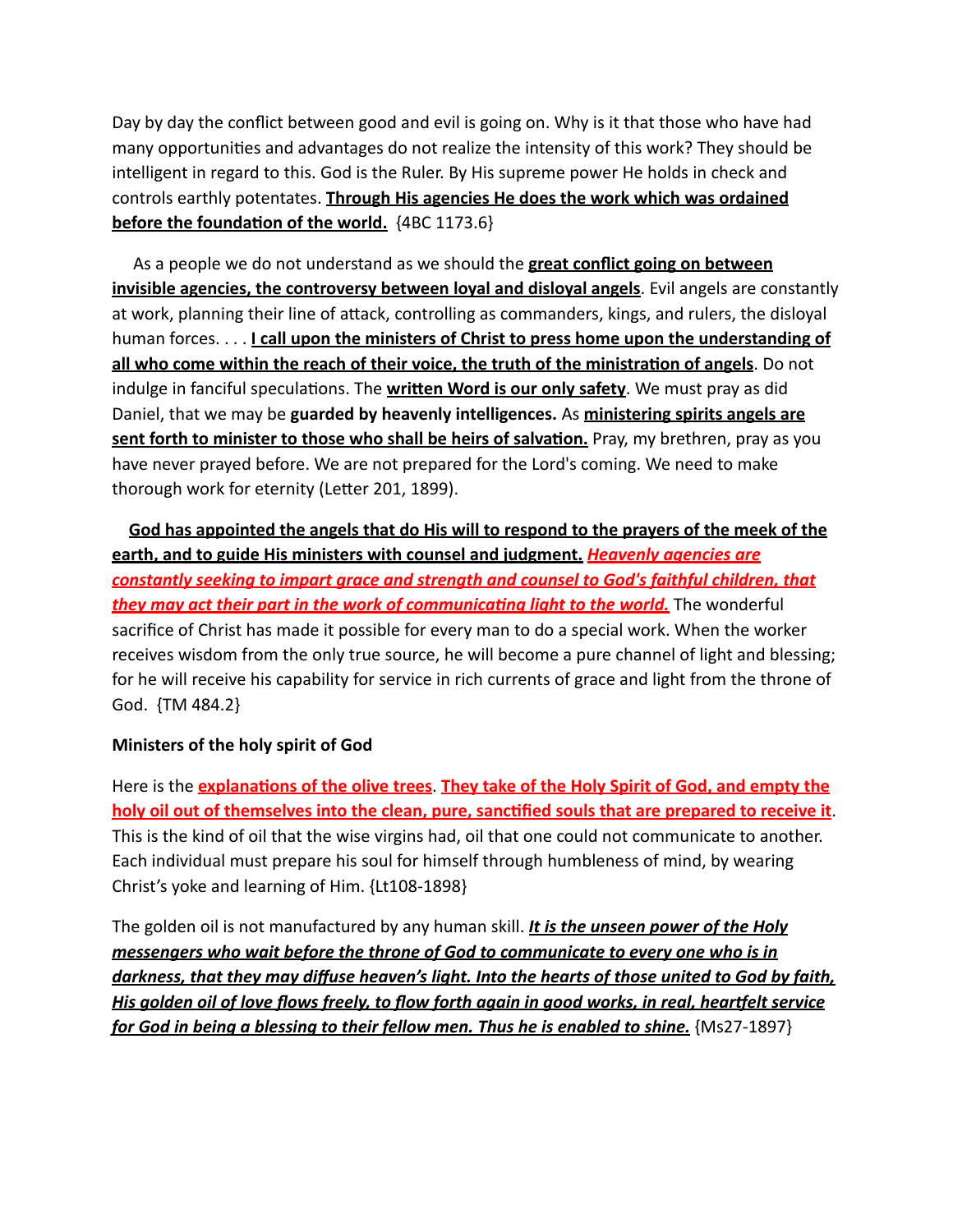### **Baptism of the holy spirit by fire**

Then said he, These are the two anointed ones, that stand by the Lord of the whole earth." {Ms109-1897} 

These empty themselves into the golden bowls, which represent the hearts of the living messengers of God, who bear the Word of the Lord to the people in warnings and entreaties. The Word itself must be as represented, the golden oil, emptied from the two olive trees that **stand by the Lord of the whole earth. This is the baptism by the Holy Spirit with fire.** This will open the soul of unbelievers to conviction. The wants of the soul can be met only by the working of the Holy Spirit of God. Man can of himself do nothing to satisfy the longings and meet the aspirations of the heart.  ${Ms109-1897}$ 

**When will God's people realize that angels of God are round about them, waiting to give them the holy oil of His Spirit?** The angels have come from the throne of God with this oil, but what **do they see?** They see those upon whom the light of health reform has been shining, indulging appetite till their minds are clouded and confused. They fail to see that in order to follow Christ they must take up the cross and deny self.  ${Ms62-1901}$ 

God wants channels through whom the influence of His Holy Spirit can be poured out upon **our world and the light of truth shine amid its moral darkness.** {Ms147-1898}

**For he shall give his angels charge over thee, to keep thee in all thy ways.** Psalm 91:11. {OHC 23.1} 

Oh, that we could all realize the nearness of heaven to earth! When the earthborn children know it not, **they have the angels of light as their companions; for the heavenly messengers are sent forth to minister to those who shall be heirs of salvation.** A silent witness guards every soul that lives, *seeking to win and draw him to Christ*. **The angels never leave the tempted one a prey to the enemy who would destroy the souls of men if permitted to do so.** As long as there is hope, until they resist the Holy Spirit to their eternal ruin, **men are guarded by heavenly intelligences**. {OHC 23.2}

Oh, that all could behold our precious Saviour as He is, a Saviour. Let His hand draw aside the veil which conceals His glory from our eyes. It shows Him in His high and holy place. What do we see? Our Saviour, not in a position of silence and inactivity. HE IS SURROUNDED WITH **HEAVENLY INTELLIGENCES, CHERUBIM, AND SERAPHIM, TEN THOUSAND TIMES TEN** THOUSAND OF ANGELS. ALL THESE HEAVENLY BEINGS HAVE ONE OBJECT ABOVE ALL OTHERS, **IN WHICH THEY ARE INTENSELY INTERESTED--HIS CHURCH IN A WORLD OF CORRUPTION.** . . . **They are working for Christ under His commission,** to save to the uttermost all who look to Him and believe in Him. {OHC 23.3}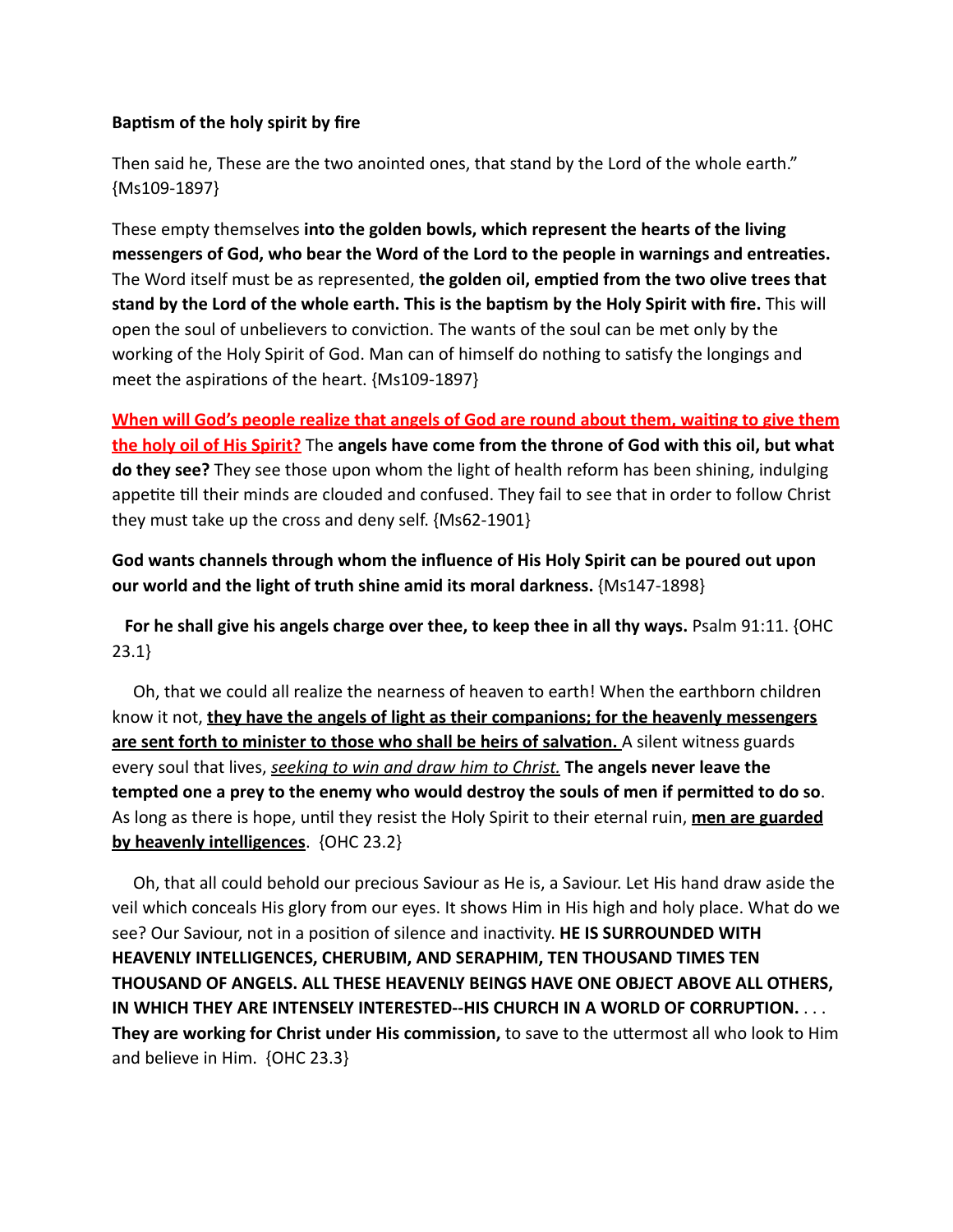**Angels are hovering around yonder dwelling.** The young are there assembled; there is the sound of vocal and instrumental music. Christians are gathered there, but what is that you hear? It is a song, a frivolous ditty, fit for the dance hall. **Behold, the pure angels gather their** *light closer around them, and darkness envelops those in that dwelling. The angels are moving from the scene.* Sadness is upon their countenances. Behold, they are weeping. This I saw repeated a number of times all through the ranks of Sabbath keepers, and especially in \_\_\_\_\_.MYP296

The angelic agencies are messengers from heaven, actually ascending and descending, *keeping earth in constant connection with the heaven above. These angel messengers are observing all our course of action.* They are ready to help all in their weakness, guarding all from moral and physical danger according to the providence of God. And whenever souls yield to the softening, subduing influence of the Spirit of God under these angel ministrations, there *is joy in heaven; the Lord Himself rejoices with singing.* {Lt116-1899}

Men take altogether too much glory to themselves. It is the work of heavenly agencies co*operating* with human agencies according to God's plan, that brings the result in the conversion and sanctification of the human character. We cannot see and could not endure the glory of angelic ministrations if their glory was not veiled in condescension to the weakness of our human nature. The blaze of the heavenly glory, as seen in the angels of light, would extinguish earthly mortals. *Angels are working upon human minds just as these minds are given* to their charge; they bring precious remembrances fresh before the mind as they did to *the women about the sepulcher.* {Lt116-1899}

A created instrumentality is used in heaven's organized plan for the renewing of our nature, *working in the children of disobedience obedience unto God.* The guardianship of the heavenly host is granted to all who will work in God's ways and follow His plans. We may in earnest, contrite prayer call the heavenly helpers to our side. Invisible armies of light and power will work with the humble, meek, and lowly one. They that [be] for us are more than they that be **against us. Take courage. Be hopeful**. {Lt116-1899}

From the case of Cornelius we may learn a lesson that we would do well to understand. The God of heaven sends His messengers to this earth to set in operation a train of circumstances which will bring Peter into connection with Cornelius, that Cornelius may learn the truth. **Through angel ministration Peter is brought into co-operation with the inquiring souls who** have all things in readiness to hear the truth and receive advanced light. ……. {Lt17-1900}

In every place where the apostle Paul was called to go after his conversion, he gave a vivid **presentation of the ministration of heavenly angels in his conversion...**... Christ and His angels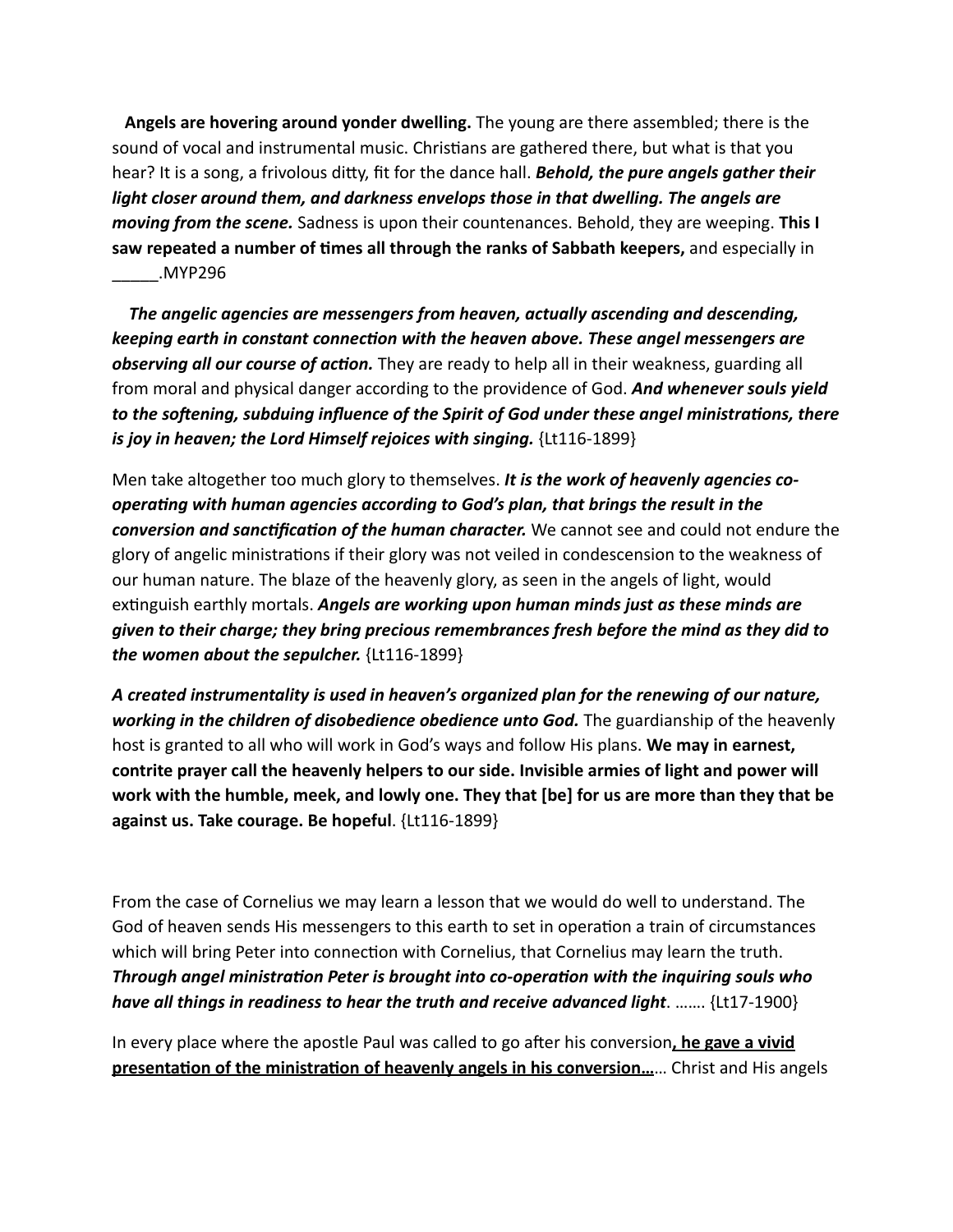are at work, and what are we as individuals doing? Read the message from the lips of Christ in (Matthew 18) and Luke 15:10. {Ms29-1900}

The scene that took place in this meeting changed the whole atmosphere. **All who were** present knew that the Angel of God was in the room and had changed the spirits of those **present.** It was as if they had had a new birth, and earnest pledges were made in regard to the future of their work. The leading men grasped hands in reconciliation, and I felt so grateful to God that I could not find words to express my feelings. {Lt128-1906}

God knows how Satan is working, and sends his angels to watch over his children, to protect **them from the Devil's power.** And the battle is constantly going on between the angels of God, and the Devil's angels. The angels of God are clothed with a complete armor, the panoply of heaven, and, although surrounded with deadly foes, fear nothing, for they are doing the will of their loved Commander. They enter the darkest places to rescue the children of God from the snares of Satan, and **their presence causes the evil angels to fall back**. And as the evil angels are defeated, they utter terrible imprecations against the injustice of God, and against his angels. {2SG 277.2}

I saw that the angels of God are not to force or bend the will of the individual they watch over. They are to gently chide, warn and guard. Satan can never force back these holy angels **from their charge**. None can do this but the individuals that they are watching over. If these individuals **continue to grieve these tender, holy angels;** if they go astray from their counsel and warnings, and choose an independent course of their own, they will drive these angels *from them.* If the will is submitted to them, they will bend it in the heavenly channel, and they will ever be on the watch for their interests, leading them from a thousand dangers, *preventing their lives being taken by Satan, and, if they are inclined to go a wrong course, stand in the path before them to prevent their ruin.* {2SG 277.3}

#### **HEBREWS 1:14**

**The glad message of (Hebrews 1:14) is for all.** The entire chapter is a wonderful encouragement for every tried and tempted soul. "But to which of the angels said he at any time, Sit on my right hand, until I make thine enemies thy footstool? Are they not all ministering spirits, sent forth to minister for them who shall be heirs of salvation?" These messages are coming down along the *line* to our time, to them that shall be heirs of salvation. Angels actually come to our world. Nor are they always invisible. They sometimes veil their angelic appearance, and appearing as men, they converse with and enlighten human beings. {Ms29-1900}

The work of preparation is going on. **While some are in the valley of decision, angels are** *uniting with true, whole-hearted servants of Christ to help these needy souls. Some are to* become workers together with God in the very churches of which they were once members. Angels of God will work with them to bring men to repentance. There are many who feel too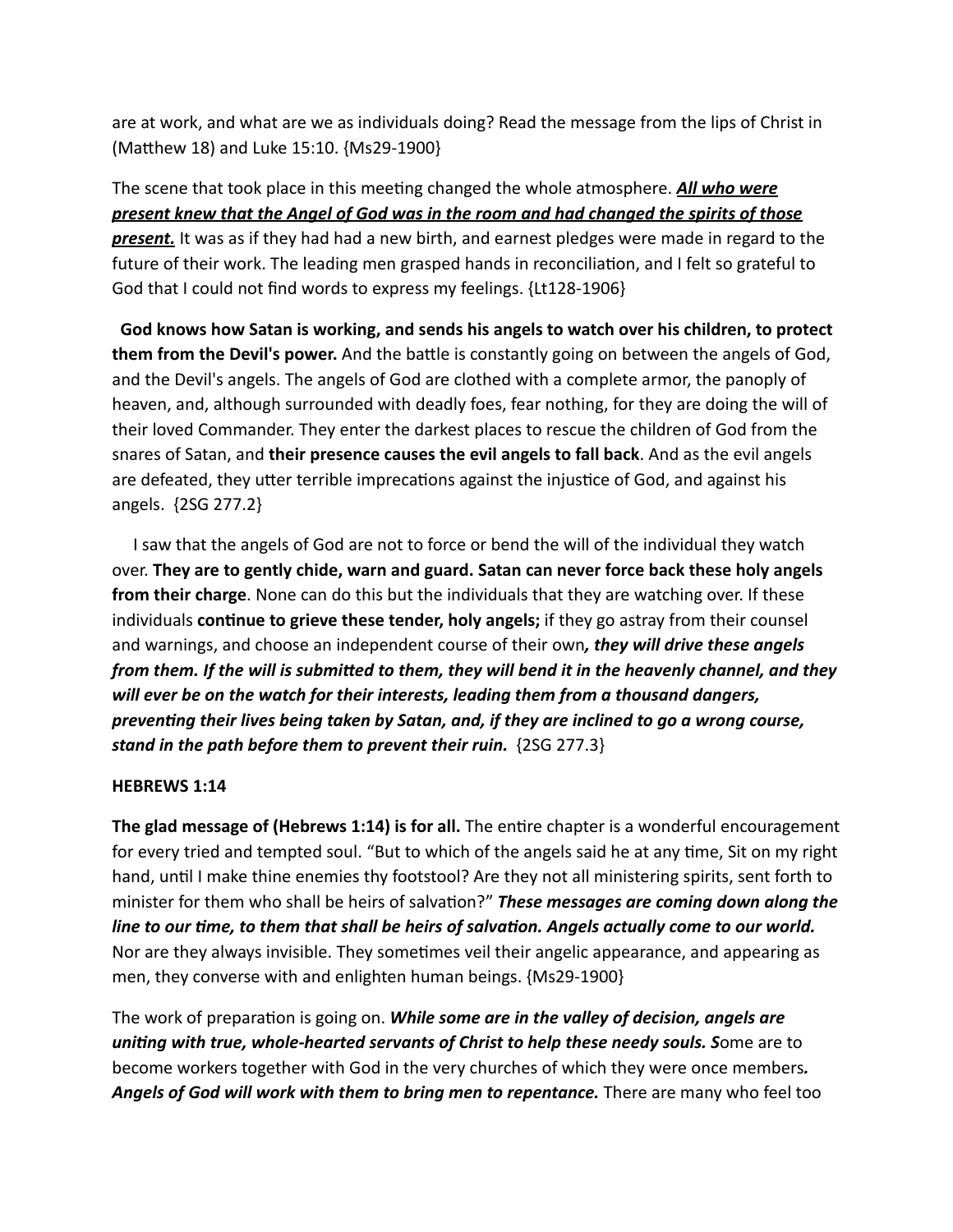timid to make any effort to win souls, to enlighten the ignorant, or to relieve the oppressed. May the Lord help them to awake! The churches must be aroused; for the angels of heaven are waiting for human agencies to begin to work, as did the apostles at the descent of the Holy Spirit. {Ms29-1900}

In every place where the apostle Paul was called to go after his conversion, he gave a vivid **presentation of the ministration of heavenly angels in his conversion.** The Lord calls upon those who bear the name of Christ to cooperate with Him. This is a real, genuine union in ministerial service. Church members who have had light upon the truth must be converted and become Christians in practice. They must obey the truth, else they will become Satan's vigilant church- workers, to annoy and perplex those who are weak in the faith. Christ and His angels are at work, and what are we as individuals doing? Read the message from the lips of Christ in (Matthew 18) and Luke 15:10. {Ms29-1900}

# Ephesians 6:10-17. Now do we do it? Do we obey the very last verse that I have read? **Do we** take the helmet of salvation and the sword of the Spirit, which is the Word of God? {Ms1-1890}

I wish to call your attention this afternoon to the importance of everyone understanding that we cannot keep ourselves; **that God has angels. These angels from heaven communicate with the children of men, and not one of us by anything we may do can uphold or keep ourselves.** We are where we are, kept every moment by the power of God. I have thought that we do not make of that [the] importance that we should—**the ministration of heavenly angels.** *We do not* take in this matter and present it in the church; we do not present it in our families; we do not talk [of] it as we ought, and thus keep in remembrance that every soul with whom we are *connected has the guardianship of heavenly angels, sent forth to minister unto those who* **shall be heirs of salvation Hebrews 1:14.** I want you to consider this point, What should we do without them? I want you to consider what kind of a position we should be left in if we had **not the ministry of holy angels.** {Ms1-1890}

The Bible was designed to be a guide to all who wish to become acquainted with the will of their Maker. God gave to men the sure word of prophecy; **angels and even Christ Himself came to make known to Daniel and John the things that must shortly come to pass.** Those important matters that concern our salvation were not left involved in mystery. They were not revealed in such a way as to perplex and mislead the honest seeker after truth. Said the Lord by the prophet Habakkuk: "Write the vision, and make it plain,  $\dots$  that he may run that readeth it." Habakkuk 2:2. The word of God is plain to all who study it with a prayerful heart. Every truly honest soul will come to the light of truth. "Light is sown for the righteous." Psalm 97:11. And no church can advance in holiness unless its members are earnestly seeking for truth as for hid treasure. {GC 521.3}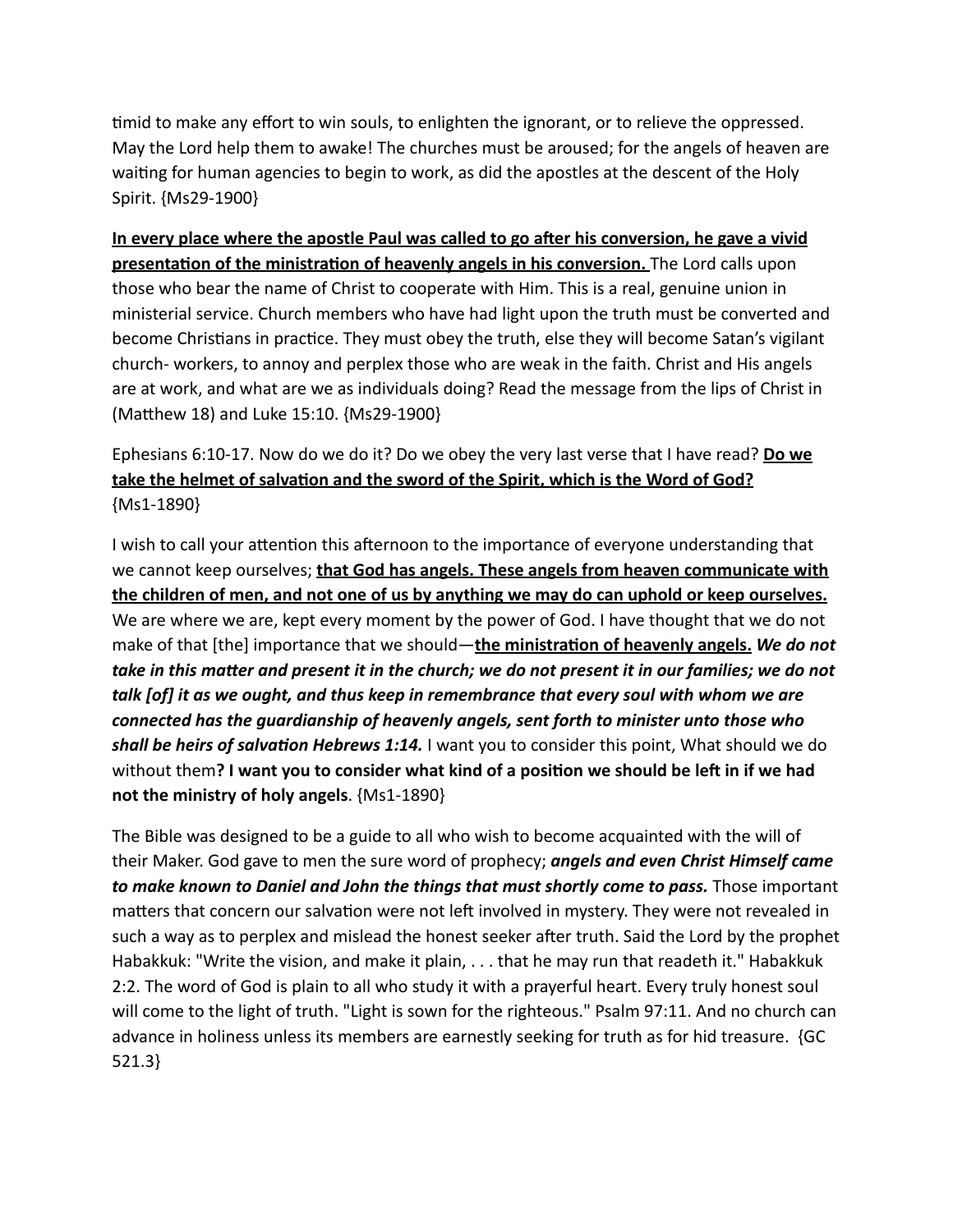#### **THE BOOK GREAT CONTROVERSY AND ANGELS**

Before the creation of man, angels were in existence; for when the foundations of the earth were laid, "the morning stars sang together, and all the sons of God shouted for joy." Job 38:7. After the fall of man, angels were sent to guard the tree of life, and this before a human being had died. Angels are in nature superior to men, for the psalmist says that man was made "a little lower than the angels." Psalm 8:5. {GC 511.2}

We are informed in Scripture as to the number, and the power and glory, of the heavenly beings, of their connection with the government of God, and also of their relation to the work of redemption. "The Lord hath prepared His throne in the heavens; and His kingdom ruleth over all." And, says the prophet, "I heard the voice of many angels round about the throne." In the presence chamber of the King of kingsthey wait--"angels, that excel in strength," "ministers of His, that do His pleasure," "hearkening unto the voice of His word." Psalm 103:19-21; Revelation 5:11. Ten thousand times ten thousand and thousands of thousands, were the heavenly messengers beheld by the prophet Daniel. The apostle Paul declared them "an innumerable company." Daniel 7:10; Hebrews 12:22. As God's messengers they go forth, like "the appearance of a flash of lightning," (Ezekiel 1:14), so dazzling their glory, and so swift their flight. The angel that appeared at the Saviour's tomb, his countenance "like lightning, and his raiment white as snow," caused the keepers for fear of him to quake, and they "became as dead men." Matthew 28:3, 4. When Sennacherib, the haughty Assyrian, reproached and blasphemed God, and threatened Israel with destruction, "it came to pass that night, that the angel of the Lord went out, and smote in the camp of the Assyrians an hundred fourscore and five thousand." There were "cut off all the mighty men of valor, and the leaders and captains," from the army of Sennacherib. "So he returned with shame of face to his own land." 2 Kings 19:35; 2 Chronicles 32:21. {GC 511.3}

Angels are sent on missions of mercy to the children of God. To Abraham, with promises of blessing; to the gates of Sodom, to rescue righteous Lot from its fiery doom; to Elijah, as he was about to perish from weariness and hunger in the desert; to Elisha, with chariots and horses of fire surrounding the little town where he was shut in by his foes; to Daniel, while seeking divine wisdom in the court of a heathen king, or abandoned to become the lions' prey; to Peter, doomed to death in Herod's dungeon; to the prisoners at Philippi; to Paul and his companions in the night of tempest on the sea; to open the mind of Cornelius to receive the gospel; to dispatch Peter with the message of salvation to the Gentile stranger--thus holy angels have, in all ages, ministered to God's people.  ${GC 512.1}$ 

A guardian angel is appointed to every follower of Christ. These heavenly watchers shield the righteous from the powerof the wicked one. This Satan himself recognized when he said: "Doth Job fear God for nought? Hast not Thou made an hedge about him, and about his house, and about all that he hath on every side?" Job 1:9, 10. The agency by which God protects His people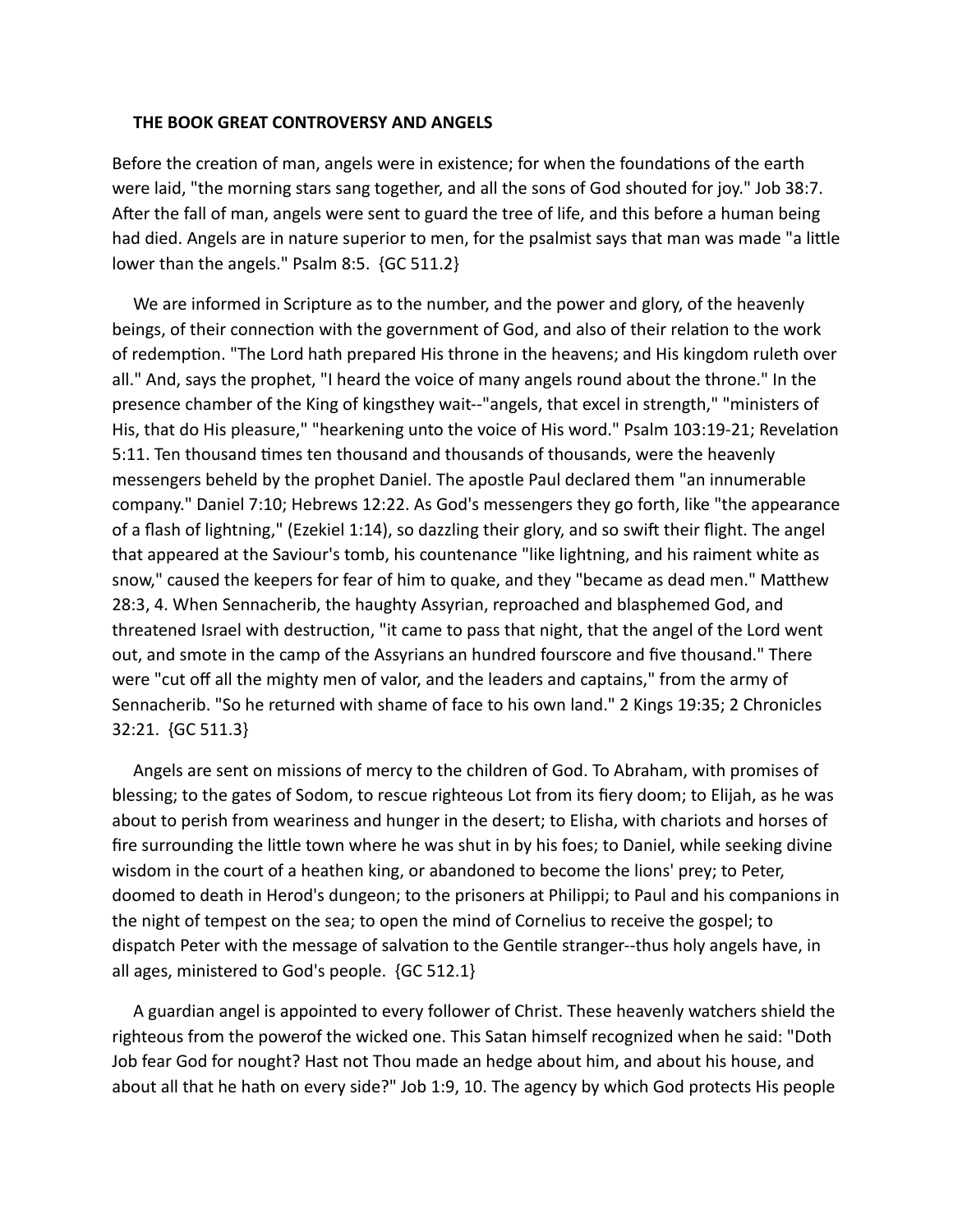is presented in the words of the psalmist: "The angel of the Lord encampeth round about them that fear Him, and delivereth them." Psalm 34:7. Said the Saviour, speaking of those that believe in Him: "Take heed that ye despise not one of these little ones; for I say unto you, That in heaven their angels do always behold the face of My Father." Matthew 18:10. The angels appointed to minister to the children of God have at all times access to His presence. {GC 512.2} 

Thus God's people, exposed to the deceptive power and unsleeping malice of the prince of darkness, and in conflict with all the forces of evil, are assured of the unceasing guardianship of heavenly angels. Nor is such assurance given without need. If God has granted to His children promise of grace and protection, it is because there are mighty agencies of evil to be met-agencies numerous, determined, and untiring, of whose malignity and power none can safely be ignorant or unheeding.  ${GC 513.1}$ 

#### **COOPERATION WITH ANGELS**

We are to be laborers together with the heavenly angels in presenting Jesus to the world. With almost impatient eagerness the angels wait for our co-operation; for man must be the channel to communicate with man. And when we give ourselves to Christ in wholehearted **devotion, angels rejoice that they may speak through our voices to reveal God's love.** {DA 297.3} 

Saul was a learned teacher in Israel; but, while in the midst of his blind error and prejudice, Christ reveals himself to him, and then places him in communication with his church, which is the light of the world. In this case Ananias represents Christ, and also represents Christ's ministers upon earth, who are appointed **to act in his stead.** *In Christ's stead, Ananias touches the eyes of Saul that they may receive sight. In stead, he places his hands upon him, and,* **praying in Christ's name, Saul receives the Holy Ghost.** All is done in the name and by the authority of Christ; but the church is the channel of communication. {3SP 316.3} Luther was ordained a priest and was called from the cloister to a professorship in the University of Wittenberg. Here he applied himself to the study of the Scriptures in the original tongues. He began to lecture upon the Bible; and the book of Psalm, the Gospels, and the Epistles were opened to the understanding of crowds of delighted listeners. Staupitz, his friend and superior, urged him to ascend the pulpit and preach the word of God. Luther hesitated, feeling himself *unworthy to speak to the people in Christ's stead*. It was only after a long struggle that he yielded to the solicitations of his friends. Already he was mighty in the Scriptures, **and the grace of God rested upon him.** His eloquence captivated his hearers, the clearness and power with which he presented the truth convinced their understanding, and his fervor touched their hearts.  ${GC 124.1}$ 

The husbandman who "putteth in the sickle, because the harvest is come," can be no other than Christ. It is He who at the last great day will reap the harvest of the earth. But the sower of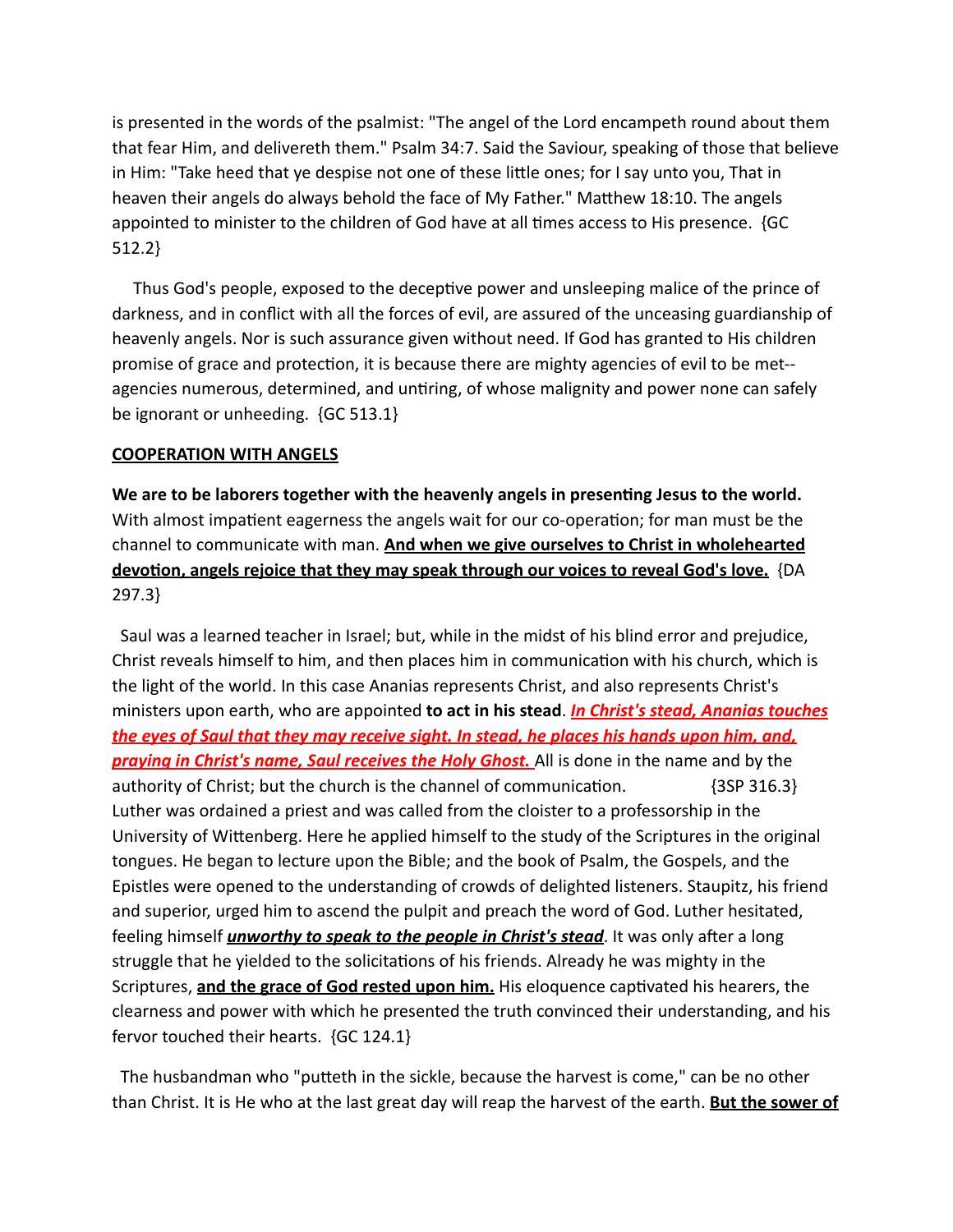the seed represents those who labor in Christ's stead. The seed is said to "spring and grow up, he knoweth not how," and this is not true of the Son of God. Christ does not sleep over His charge, but watches it day and night. He is not ignorant of how the seed grows.  ${COL 62.3}$ 

# **Constant communications**

The ladder which Jacob saw in the night vision, the base of it resting upon the earth and the topmost round reaching unto the highest heavens; God Himself above the ladder, and His glory shining upon every round; angels descending and ascending this ladder of shining brightness, [is] a symbol of constant communication kept up between this world and heavenly places. God accomplishes His will through the *instrumentality of heavenly angels in continual intercourse* **with humanity.** This ladder reveals a direct and important channel of communication with the inhabitants of this earth. {Ms34-1893}

The ladder represented to Jacob was the world's Redeemer [who] links earth and heaven together. Every one who has seen the evidence and light of truth and accepts the truth, professing his faith in Jesus Christ, is a missionary in the highest sense of the word. He is the receiver of heavenly treasures, and it [is] his duty to impart, to diffuse that which he has received. {Ms34-1893}

The Bible shows us God in His high and holy place, not in a state of inactivity, not in silence and solitude, but surrounded by ten thousand times ten thousand and thousands of thousands of holy beings, all waiting to do His will. Through these messengers He is in active communication with every part of His dominion. By His Spirit He is everywhere present. Through the agency **of His Spirit and His angels He ministers to the children of men.** {MH 417.2}

The anointed ones standing by the Lord of the whole earth, have the position once given to Satan as covering cherub. By the holy beings surrounding his throne, the Lord keeps up a *constant communication with the inhabitants of the earth*. The golden oil represents the grace with which God keeps the lamps of believers supplied, that they shall not flicker and go out. Were it not that this holy oil is poured from heaven in the messages of God's Spirit, the agencies of evil would have entire control over men.  $\{RH, July 20, 1897\}$  par. 6 $\}$ 

# **Angels and plan of redemption**

When Jacob journeyed to the house of Laban, he lay down to rest in the wilderness, with a stone for a pillow. He was a discouraged, disappointed man. It seemed to him that he was forsaken of friends, and forgotten of God. His own brother was seeking him, that he might take his life. While he slept he had a vision. There appeared before him a ladder, whose base rested on the earth and whose top reached into the highest heavens. God was above the ladder, and his glory shone through the open heaven and lighted up every round of the ladder. **The angels** *were ascending and descending upon it. The plan of salvation was open to Jacob's mind in* **this dream.** {ST, July 29, 1889 par. 10}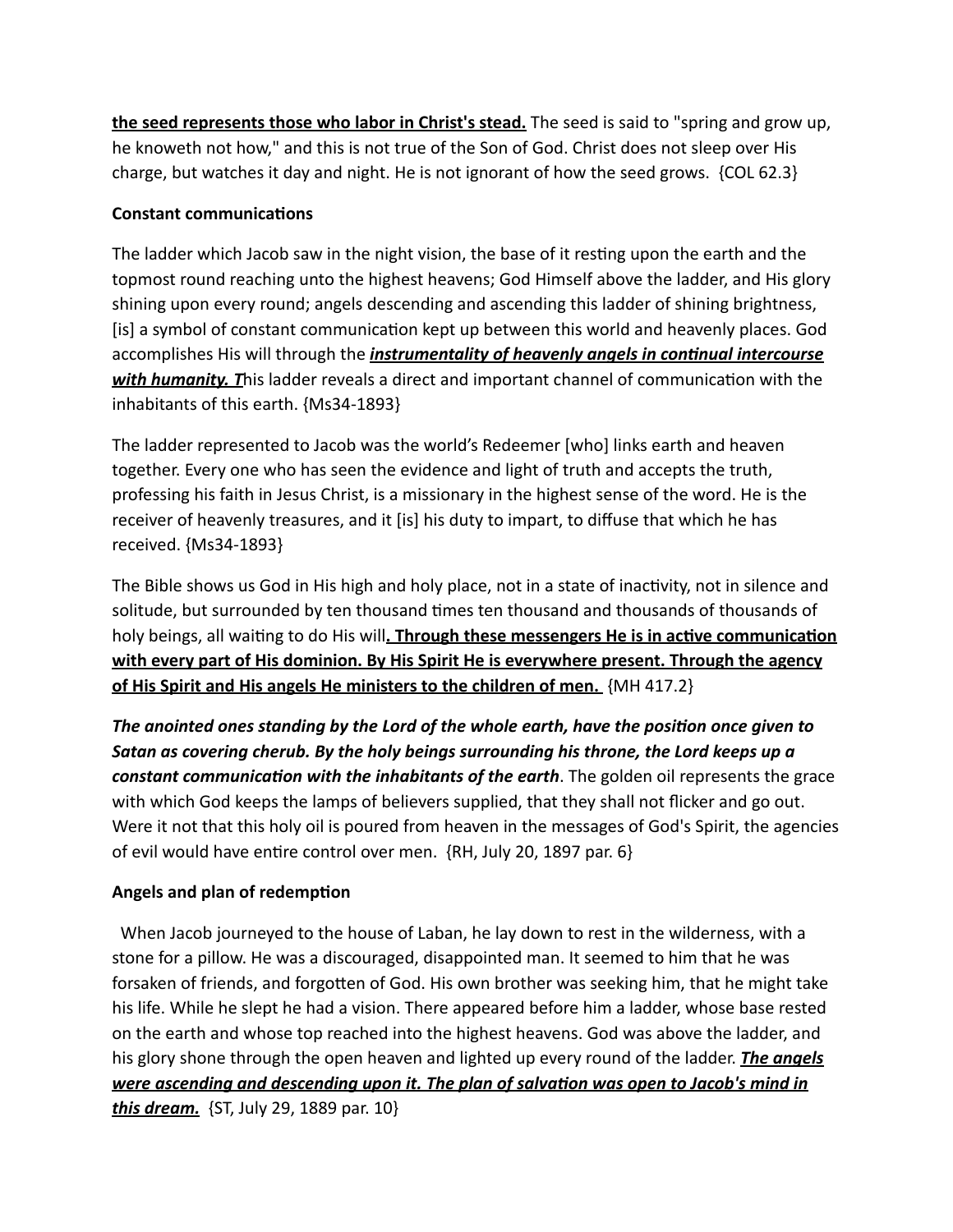*Christ is the link that binds earth to Heaven, and connects finite man with the infinite God.* This ladder reaches from the lowest degradation of earth and humanity to the highest *heavens*. We are to ascend the ladder that Jacob saw, but not by our own strength alone. It is the goodness of God that leads to repentance and reformation. We are not left to struggle on alone.  $\{ST, July 29, 1889\}$  par. 11 $\}$ 

One part of the ministry of heavenly angels is to visit our world and oversee the work of the Lord which is in the hands of His stewards. In every time of necessity they minister to those who, as co-workers with God, are striving to carry forward His work in the earth. These heavenly intelligences are represented as desiring to look into the plan of redemption, and the angelic hosts rejoice whenever any part of God's work prospers. {RH, March 19, 1901 par. 7}

Angels are interested in the spiritual welfare of all who are seeking to restore the moral image of God in man; and the human family are to connect with the heavenly family in binding up the wounds and bruises that sin has made. Angelic agencies, though invisible, are cooperating with visible human agencies, forming a relief-association with men. The very angels who, when Satan was seeking the supremacy, fought the battle in the heavenly courts, and triumphed on the side of God; the very angels who shouted for joy over the creation of our world, and over the creation of our first parents to inhabit the earth; the angels who witnessed the fall of man and his expulsion from his Eden home,--these very heavenly messengers are most intensely interested to work in union with the fallen, redeemed race for the salvation of human beings perishing in their sins.  $\{RH, March 19, 1901\$ par. 8 $\}$ 

Human agencies are the hands of heavenly instrumentalities; for heavenly angels employ human hands in practical ministry. Human agencies as hand-helpers are to work out the knowledge and use the facilities of heavenly beings. By uniting with these powers that are omnipotent, we are benefited by their higher education and experience. Thus, as we become partakers of the divine nature, and separate selfishness from our lives, special talents for helping one another are granted us. This is Heaven's way of administering saving power. {RH, March 19, 1901 par. 9}

#### **PIONEERS**

The interest of heaven was centered, upon humanity, and angels were commissioned to watch over them. **This ministration of angels has linked heaven and earth by a tie which no power can sever.** The enemy has offset each blessing of the Father by a hellish scheme; hence while some accept the workings of the Spirit of God, there are others who yield to the influence of the contrary spirit; and the earth has become a great battlefield. Every offering, from the first one at the gate of the Garden of Eden to the time of Christ, shadowed forth the one great sacrifice of the Saviour. {1905 SNH, SSP 210.1}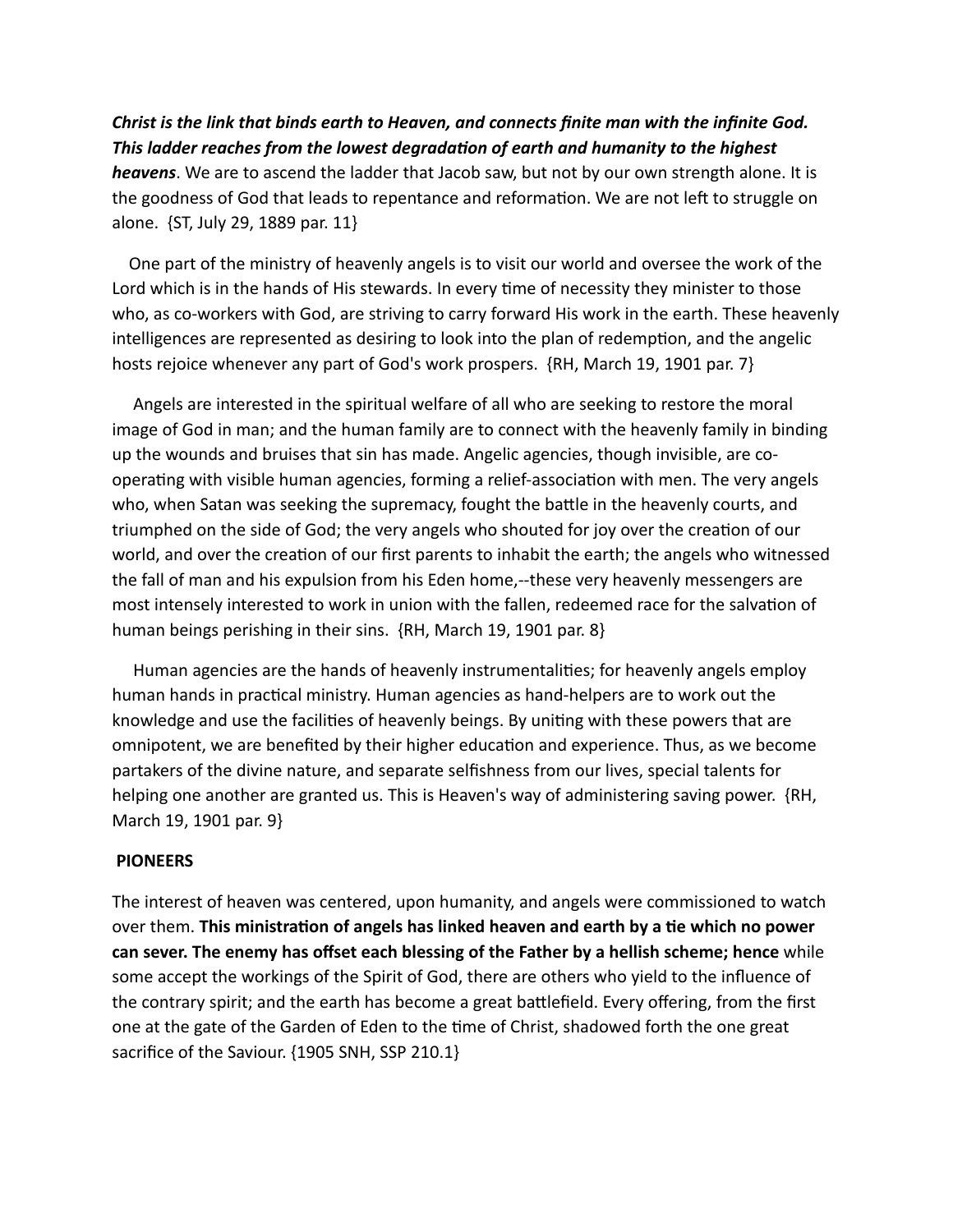"The angels of God are ever moving up and down from earth to Heaven, and from Heaven to earth. All the miracles of Christ performed for the afflicted and suffering were, by the power **of God, through the ministration of angels.** Christ condescended to take humanity, and thus he unites his interests with the fallen sons and daughters of Adam here below, while his divinity grasps the throne of God. And thus Christ opens the communication of man with God, and God with man. All the blessings from God to man are through the ministration of holy angels." - Great Controversy, by Mrs. E. G. White, pp. 63-68.

A. T. J. {April 1, 1886 ATJ, SITI 203.5}

My brother, there is danger of those in our ranks making a mistake in regard to receiving the Holy Ghost. Many suppose an emotion or a rapture of feeling to be an evidence of the presence of the Holy Spirit. There is danger that right sentiments will not be understood, and that Christ's words, "Teaching them to observe all things whatsoever I have commanded you," will lose their significance. There is danger that original devisings and superstitious imaginings will take the place of the Scriptures. Be not anxious to bring in something not revealed in the Word. Keep close to Christ. Remember his words, "Teaching them to observe all things whatsoever I have commanded you; and lo, I am with you alway, even unto the end of the world." He is with us as we teach the words he spoke in the Old Testament as well as in the New. He who gave **<u>commandment in the New Testament is the One also who gave the instruction contained in</u> the Old Testament. The Old and the New Testaments are both sacred; for they both contain the words of Christ.** All communication from heaven to earth since Adam's fall has come *through Christ. He who believes the instruction contained in the New Testament and in the Old,* doing those things which Christ has commanded therein, has the Saviour always with him. {KC 126.2} 

Christ virtually says, On the bank of Jordan the heavens were opened before me, and the Spirit descended like a dove upon me. That scene at Jordan was but a token to evidence that I was the Son of God. If you believe in me as such, your faith shall be quickened, and you shall see that the heavens will be opened, and shall never be closed. *I have opened them for you, and the* angels of God, that are united with me in the reconciliation between earth and Heaven, *uniting the believers on the earth with the Father above, will be ascending, bearing the prayers* of the needy and distressed from the earth to the Father above, and descending, **bringing blessings of hope, courage, health, and life, for the children of men.** {2SP 67.1}

The angels of God are ever moving up and down from earth to Heaven, and from Heaven to earth. All the miracles of Christ performed for the afflicted and suffering were, by the **power of God, through the ministration of angels.** Christ condescended to take humanity, and thus he unites his interests with the fallen sons and daughters of Adam here below, while his divinity grasps the throne of God. *And thus Christ opens the communication of man with God,*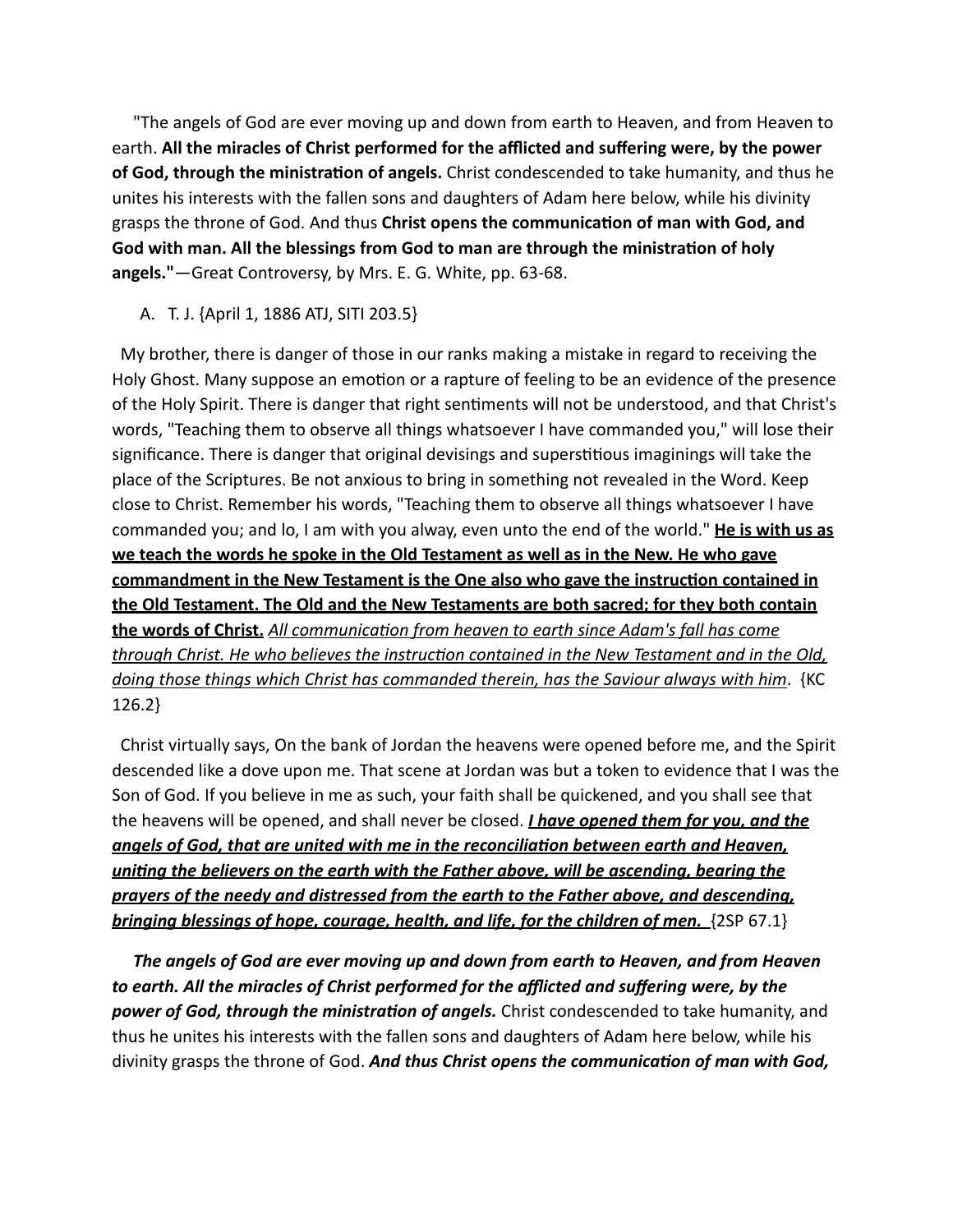and God with man. All the blessings from God to man are through the ministration of holy *angels.* {2SP 67.2}

*A true knowledge of the Bible can be gained only through the aid of that Spirit by whom* **the word was given. And in order to gain this knowledge we must live by it.** All that God's word commands, we are to obey. All that it promises, we may claim. The life which it enjoins is the life that, through its power, we are to live. Only as the Bible is thus held can it be studied effectively. {Ed 189.2}

The science of redemption is the science of all sciences; the science that is the study of the **angels and of all the intelligences of the unfallen worlds;** the science that engages the attention of our Lord and Saviour; the science that enters into the purpose brooded in the mind of the Infinite--"kept in silence through times eternal" (Romans 16:25, R.V.); the science that will be the study of God's redeemed throughout endless ages. This is the highest study in which it is possible for man to engage. As no other study can, it will quicken the mind and uplift the soul.  ${Ed 126.2}$ 

"The excellency of knowledge is, that wisdom giveth life to them that have it." "The words that I speak unto you," said Jesus, "they are spirit, and they are life." "This is life eternal, that they should know Thee the only true God, and Him whom Thou didst send." Ecclesiastes 7:12; John 6:63; 17:3, R.V. {Ed 126.3} 

# The creative energy that called the worlds into existence is in the word of God. This word *imparts power;* it begets life. Every command is a promise; accepted by the will, received into *the soul, it brings with it the life of the Infinite One. It transforms the nature and re-creates the soul in the image of God.*  $\{Ed\ 126.4\}$

"The angel of the Lord encampeth round about them that fear Him, and delivereth them." Psalm 34:7. God commissions His angels to save His chosen ones from calamity, to guard them from "the pestilence that walketh in darkness" and "the destruction that wasteth at noonday." Psalm 91:6. Again and again have angels talked with men as a man speaketh with a friend, and *led them to places of security. Again and again have the encouraging words of angels renewed the drooping spirits of the faithful and, carrying their minds above the things of earth, caused them to behold by faith the white robes, the crowns, the palm branches of victory, which overcomers will receive when they surround the great white throne.* {AA 153.2}

It is the work of the angels to come close to the tried, the suffering, the tempted. They *labor untiringly in behalf those for whom Christ died.* When sinners are led to give themselves to the Saviour, angels bear the tidings heavenward, and there is great rejoicing among the heavenly host. "Joy shall be in heaven over one sinner that repenteth, more than over ninety and nine just persons, which need no repentance." Luke 15:7. A report is borne to heaven of every successful effort on our part to dispel the darkness and to spread abroad the knowledge